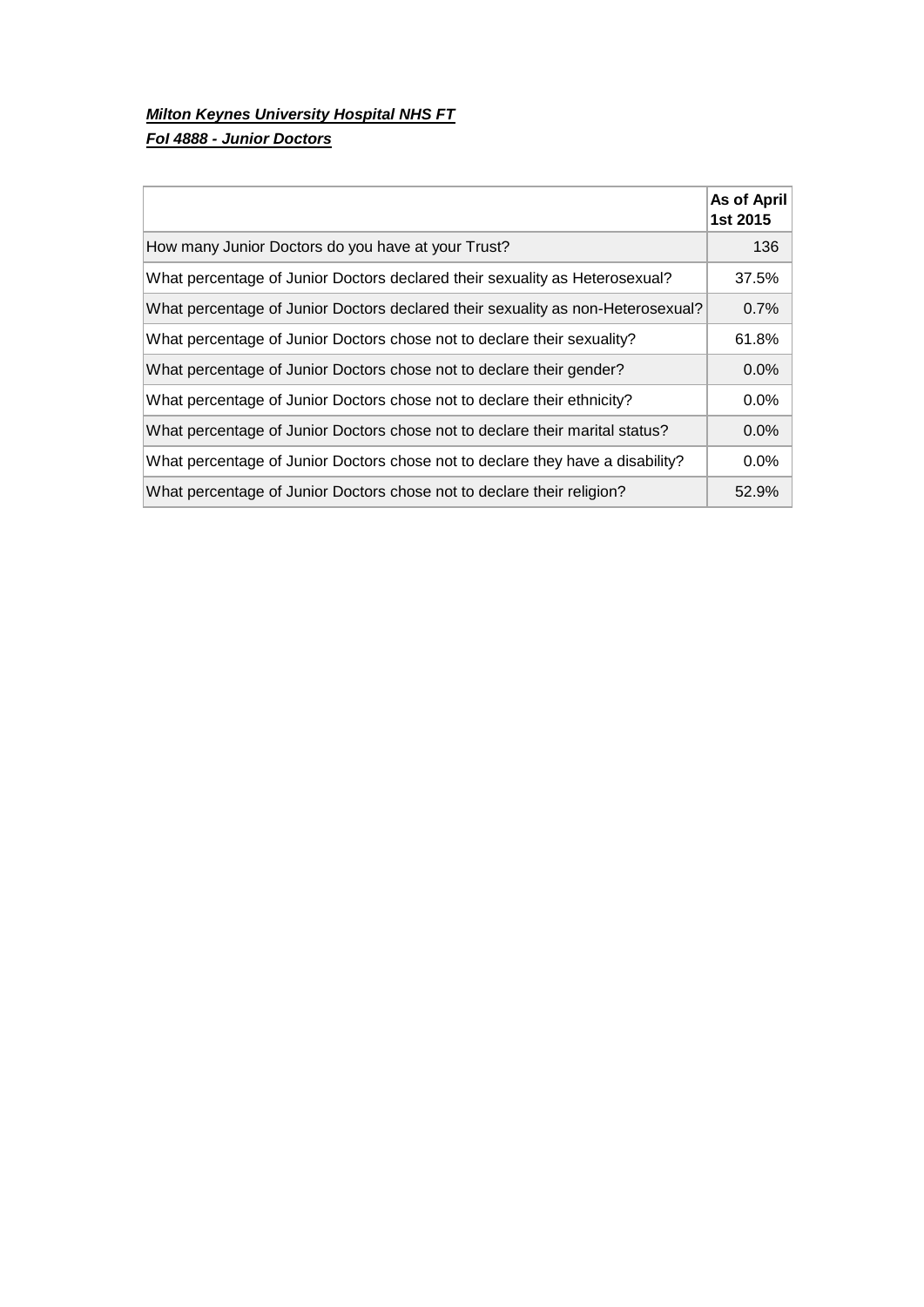| <b>As of April</b><br>1st 2016 | As of April<br>1st 2017 | As of April<br>1st 2018 | <b>As of April</b><br>1st 2019 |
|--------------------------------|-------------------------|-------------------------|--------------------------------|
| 147                            | 148                     | 159                     | 138                            |
| 55.8%                          | 73.6%                   | 44.7%                   | 44.9%                          |
| 1.4%                           | 2.0%                    | 1.3%                    | 1.4%                           |
| 42.9%                          | 24.3%                   | 54.1%                   | 47.8%                          |
| $0.0\%$                        | $0.0\%$                 | $0.0\%$                 | $0.0\%$                        |
| $0.0\%$                        | $0.0\%$                 | $0.0\%$                 | $0.0\%$                        |
| 0.0%                           | $0.0\%$                 | 0.0%                    | 0.0%                           |
| $0.0\%$                        | $0.0\%$                 | $0.0\%$                 | $0.0\%$                        |
| 41.5%                          | 25.7%                   | 54.7%                   | 47.8%                          |